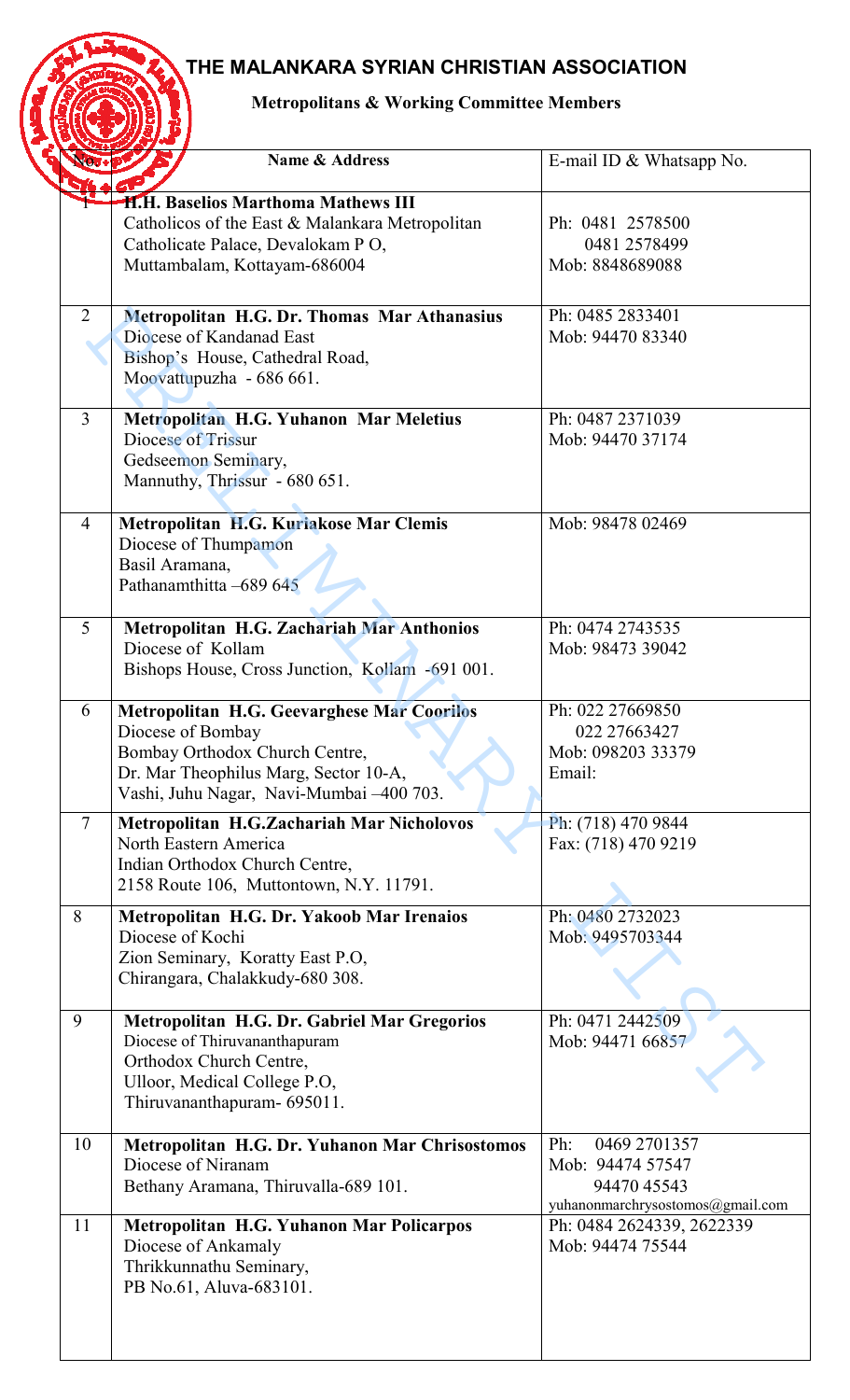| 12 | Metropolitan H.G. Dr. Joseph Man Digital<br>Diocese of Calcutta<br>St. Thomas Mission Ashram,<br>Kailash Nagar, Industrial Estate PO,<br>Bhilai-490026 Durg (Dist ) Chattisgark T            | Mob: 94461 81314<br>Ph: 0788 2285309<br>0788 2286882<br>E-mail:<br>josephdionysius@gmail.com      |
|----|----------------------------------------------------------------------------------------------------------------------------------------------------------------------------------------------|---------------------------------------------------------------------------------------------------|
| 13 | Metropolitan H.G. Abraham Mar Ephiphanios<br>Diocese of Sultan Bathery<br>Nirmalagiri Aramana, Poomala P.O.,<br>Sulthan Bathery, Wayanadu 673 592.                                           | Mob: 94479 08814<br>Ph: 0493 2620969                                                              |
| 14 | <b>Metropolitan H.G. Dr. Mathews Mar Timothios</b><br>Diocese of U.K.-Europe-Affrica<br>St. Gregorios Indian Orthodox Church<br>Cranfield Road, Brockley, LONDON SE 4 IUF<br>United Kingdom. | Mob: 94477 18511<br>thimothiosmathews@gmail.com                                                   |
| 15 | <b>Metropolitan H.G. Alexios Mar Eusebius</b><br>Theo Bhavan, Thazhakkara P.O.,<br>Mavelikara 690 102.                                                                                       | Mob: 8547058607<br>mareusebius@gmail.com                                                          |
| 16 | Metropolitan H.G. Dr. Yuhanon Mar Diascoros<br>Diocese of Madras<br>Bishop's House, 4/51, Rajeswari Street,<br>Mehta Nagar, Chennai -600 029.                                                | Mob: 94474 64090<br>Ph: 044 5561897, 5560645<br>E-mail: mardiascoros@yahoo.com                    |
| 17 | Metropolitan H.G. Dr. Youhanon Mar Demetrios<br>Diocese of Delhi<br>The Delhi Orthodox Centre<br>2, Institutional Area<br>Tuglakabad, New Delhi-110062                                       | Mob: 9447147282<br>E-mail:<br>mar.demetrios(ægmail.com)                                           |
| 18 | Metropolitan H.G. Dr. Yuhanon Mar Thevodoros<br>Kottarakara -Punalur<br>Kottapuram Seminary,<br>Pulamon, Kottarakkara 691 531.                                                               | Mob: 9447471408                                                                                   |
| 19 | Metropolitan H.G. Yakob Mar Elias<br>Diocese of Brahmavar<br>Mount Horeb, Bishop's house,<br>Door no 3E9-746/3, Vivekananda 2nd Cross,<br>Nanthoor, Mangaloor-575005, Karnataka.             | Mob: 09400292999<br>09535294120                                                                   |
| 20 | Metropolitan H.G. Dr. Joshua Mar Nicodimos<br>Diocese of Nilackal<br>Nilackal Orthodox Diocesan Centre,<br>St. Thomas Aramana, Pazhavangadi P.O.,<br>Ranni, Pathanamthitta 689 673.          | Mob: 9446600671                                                                                   |
| 21 | Metropolitan H.G. Dr. Zacharias Mar Aprem<br>Adoor-Kadambanad<br>Sreyas Aramana, Mar Epiphanios Centre,<br>Kannamcode, Adoor 591523.                                                         | Mob: 9447184303<br>E-mail: $2010$ aprem $@g$ mail.com                                             |
| 22 | Metropolitan H.G. Dr. Geevarghese Mar Yulios<br>Diocese of Ahmadabad<br>St. Mary's Higher Secondary School,<br>Naroda, Ahmedabad, Gujrat 382330.                                             | Mob: 09447383931<br>079 22811352 (R)<br>E-mail: hgyulios@gmail.com                                |
| 23 | Metropolitan H.G. Dr. Abraham Mar Seraphim<br>Diocese of Bangalore<br>Bishops House No.1,<br>Malankara Veedhi, Behind Sharma Farm House,<br>Dodda Gubhi, Bangalore 560077.                   | Mob:9447963528<br>Ph: 080 25440234<br>Mob: 09483540234<br>E-mail: marseraphem $(\omega$ gmail.com |